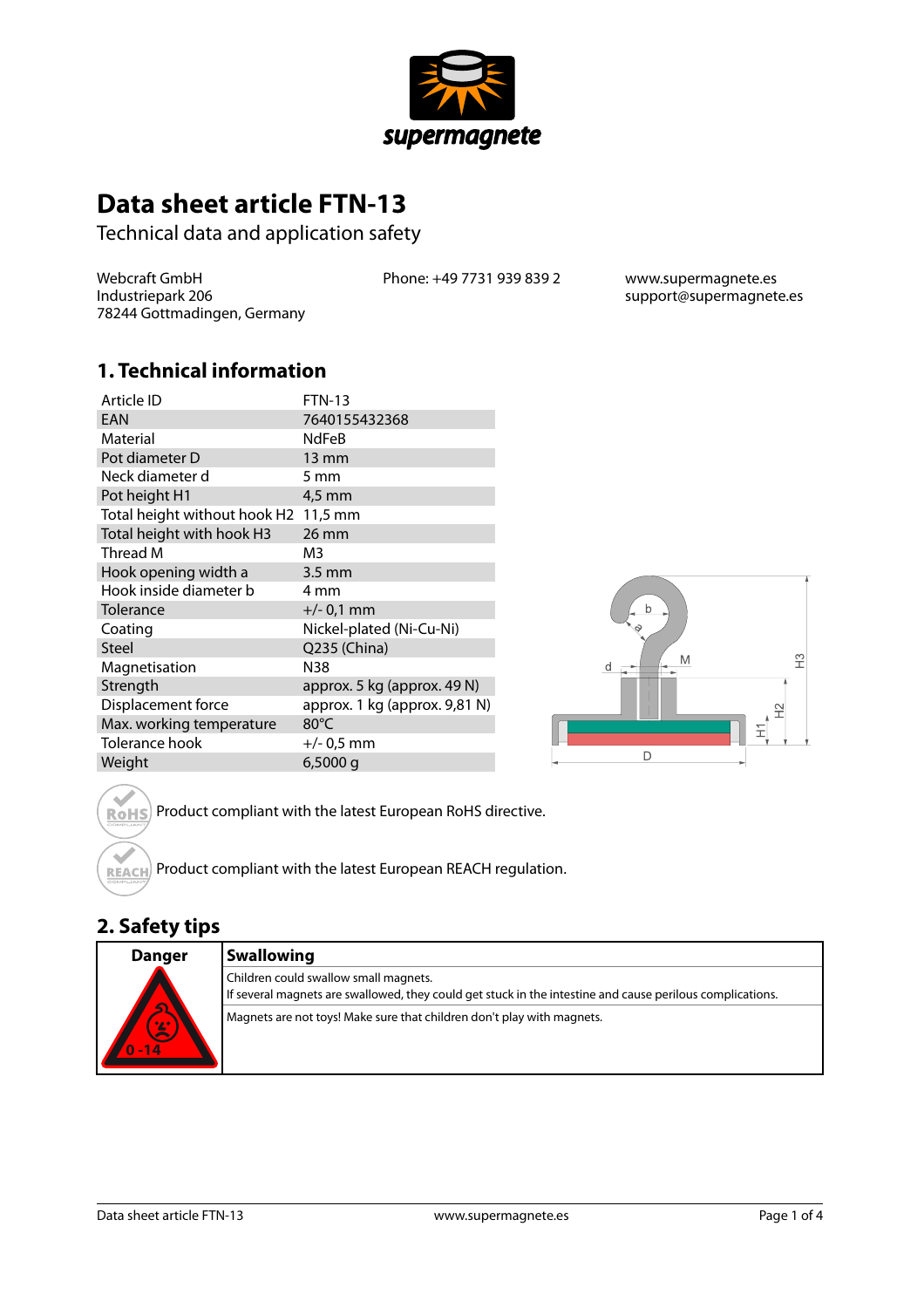| <b>Warning</b> | 'Pacemaker                                                                                                                                                                                          |
|----------------|-----------------------------------------------------------------------------------------------------------------------------------------------------------------------------------------------------|
|                | Magnets could affect the functioning of pacemakers and implanted heart defibrillators.<br>• A pacemaker could switch into test mode and cause illness.<br>• A heart defibrillator may stop working. |
|                | • If you wear these devices keep sufficient distance to magnets: www.supermagnete.es/eng/fag/distance<br>• Warn others who wear these devices from getting too close to magnets.                    |
|                |                                                                                                                                                                                                     |
|                |                                                                                                                                                                                                     |

| <b>Warning</b> | Heavy objects                                                                                                                                                                                                   |
|----------------|-----------------------------------------------------------------------------------------------------------------------------------------------------------------------------------------------------------------|
| $\mathbf{F}$   | Too heavy loads, symptoms of fatigue as well as material defect could cause a magnet or magnetic hook to<br>loosen from the surface that is was attached to.<br>Falling objects could lead to serious injuries. |
|                | • The indicated adhesive force applies only to ideal conditions. Allow for a high safety cushion.<br>. Don't use magnets in places where people could sustain injuries in case of material failure.             |
|                |                                                                                                                                                                                                                 |
| <b>Warning</b> | <b>Metal splinters</b>                                                                                                                                                                                          |
|                | Neodymium magnets are brittle. Colliding magnets could crack.<br>Sharp splinters could be catapulted away for several meters and injure your eyes.                                                              |

**•** Avoid the collision of magnets.

- **•** Wear safety glasses when handling larger magnets.
- **•** Make sure that nearby people are also protected or keep their distance.

## **3. Handling and storing**

| Caution | Magnetic field                                                                                                                                                                                              |
|---------|-------------------------------------------------------------------------------------------------------------------------------------------------------------------------------------------------------------|
|         | Magnets produce a far-reaching, strong magnetic field. They could damage TVs and laptops, computer hard<br>drives, credit and ATM cards, data storage media, mechanical watches, hearing aids and speakers. |
|         | ↓ Keep magnets away from devices and objects that could be damaged by strong magnetic fields.<br>$\bullet$ Please refer to our table of recommended distances: www.supermagnete.es/eng/fag/distance         |

| Caution | <b>Combustibility</b>                                                                   |
|---------|-----------------------------------------------------------------------------------------|
|         | When machining magnets, the drilling dust could easily ignite.                          |
|         | Stay away from machining magnets or use appropriate tools and sufficient cooling water. |

| <b>Caution</b> | Nickel allergy                                                                                                                                                                                                                                    |
|----------------|---------------------------------------------------------------------------------------------------------------------------------------------------------------------------------------------------------------------------------------------------|
|                | Many of our magnets contain nickel, also those without nickel coating.<br>• Some people have an allergic reaction when they come into contact with nickel.<br>. Nickel allergies could develop from perpetual contact with nickel-plated objects. |
|                | • Avoid perpetual skin contact with magnets.<br>• Avoid contact with magnets if you already have a nickel allergy.                                                                                                                                |
| <b>Notice</b>  | Influence on people                                                                                                                                                                                                                               |
|                | According to the current level of knowledge, magnetic fields of permanent magnets do not have a measurable                                                                                                                                        |
|                | positive or negative influence on people. It is unlikely that permanent magnets constitute a health risk, but it                                                                                                                                  |

|  | positive or negative influence on people. It is unlikely that permanent magnets constitute a health risk, but it<br>cannot be ruled out entirely. |
|--|---------------------------------------------------------------------------------------------------------------------------------------------------|
|  | $\bullet$ For your own safety, avoid constant contact with magnets.<br>Store large magnets at least one metre away from your body.                |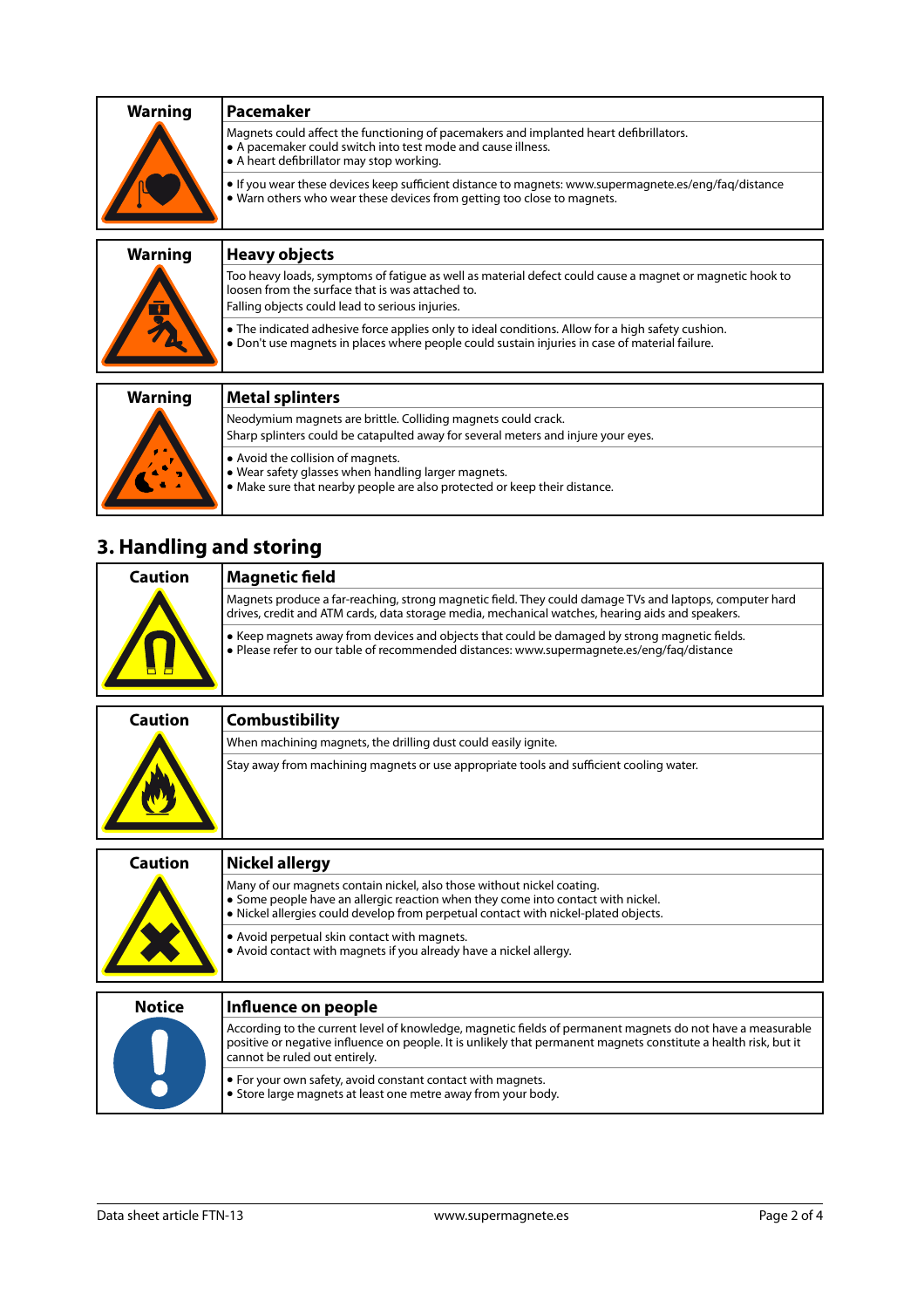| <b>Notice</b> | <b>Splintering of coating</b>                                                                                                                                                                                                                                                    |
|---------------|----------------------------------------------------------------------------------------------------------------------------------------------------------------------------------------------------------------------------------------------------------------------------------|
|               | Most of our neodymium magnets have a thin nickel-copper-nickel coating to protect them from erosion. This<br>coating could splinter or crack due to collision or large pressure. This makes them vulnerable to environmental<br>influences like moisture and they could oxidise. |
|               | • Separate big magnets, especially spheres, with a piece of cardboard.<br>• Avoid collisions of magnets as well as repeated mechanical exposure (e.g. blows, bashes).                                                                                                            |
| <b>Notice</b> | <b>Oxidation, corrosion, rust</b>                                                                                                                                                                                                                                                |
|               | Untreated neodymium magnets oxidise quickly and disintegrate.<br>Most of our magnets have a nickel-copper-nickel coating to protect them from corrosion. This coating provides<br>some protection against corrosion, but it is not robust enough for continuous outdoor use.     |
|               | • Use magnets only in the dry indoors or protect them against environmental influences.<br>• Avoid damages to the coating.                                                                                                                                                       |
| <b>Notice</b> | <b>Temperature resistance</b>                                                                                                                                                                                                                                                    |
|               | Neodymium magnets have a maximum working temperature of 80 to 200°C.                                                                                                                                                                                                             |
|               | Most neodymium magnets lose part of their adhesive force permanently at a temperature of 80°C.                                                                                                                                                                                   |
|               | • Don't use magnets in places where they are exposed to extreme heat.<br>. If you use an adhesive, don't harden it with hot air.                                                                                                                                                 |
|               |                                                                                                                                                                                                                                                                                  |
| <b>Notice</b> | <b>Mechanical treatment</b>                                                                                                                                                                                                                                                      |
|               | Neodymium magnets are brittle, heat-sensitive and oxidise easily.<br>• When drilling or sawing a magnet with improper tools, the magnet may break.<br>• The emerging heat may demagnetise the magnet.<br>• The magnet will oxidise and disintegrate due to the damaged coating.  |
|               | Avoid machining magnets if you do not have the necessary machines and experience. Let us provide you with                                                                                                                                                                        |

#### **4. Transportation tips**

| Caution | Airfreight                                                                                                                                                         |
|---------|--------------------------------------------------------------------------------------------------------------------------------------------------------------------|
|         | Magnetic fields of improperly packaged magnets could influence airplane navigation devices.<br>In the worst case it could lead to an accident.                     |
|         | • Airfreight magnets only in packaging with sufficient magnetic shielding.<br>. Please refer to the respective regulations: www.supermagnete.es/eng/faq/airfreight |

an offer for a custom-made order instead: [www.supermagnete.es/eng/custom\\_form.php](http://www.supermagnete.es/eng/custom_form.php)

| Caution | <b>Postage</b>                                                                                                                                                                                                                                                                                                                                                                                                               |
|---------|------------------------------------------------------------------------------------------------------------------------------------------------------------------------------------------------------------------------------------------------------------------------------------------------------------------------------------------------------------------------------------------------------------------------------|
|         | Magnetic fields of improperly packaged magnets could cause disturbances in sorting machines and damage<br>fragile goods in other packages.                                                                                                                                                                                                                                                                                   |
|         | • Please refer to our shipping tips: www.supermagnete.es/eng/fag/shipping<br>. Use a large box and place the magnet in the middle surrounded by lots of padding material.<br>• Arrange magnets in a package in a way that the magnetic fields neutralise each other.<br>. If necessary, use sheet iron to shield the magnetic field.<br>• There are stricter rules for airfreight: Refer to the warning notice "Airfreight". |

## **5. Disposal tips**

Small amounts of used neodymium magnets can be thrown out with the regular trash. Larger amounts of magnets need to be recycled as scrap metal.

### **6. Statutory provisions**

Neodymium magnets are not intended for sale/export to the United States of America, Canada or Japan. You are strictly prohibited from directly or indirectly exporting the neodymium magnets that you received from us or the end products that you produced from those magnets to the countries mentioned above.